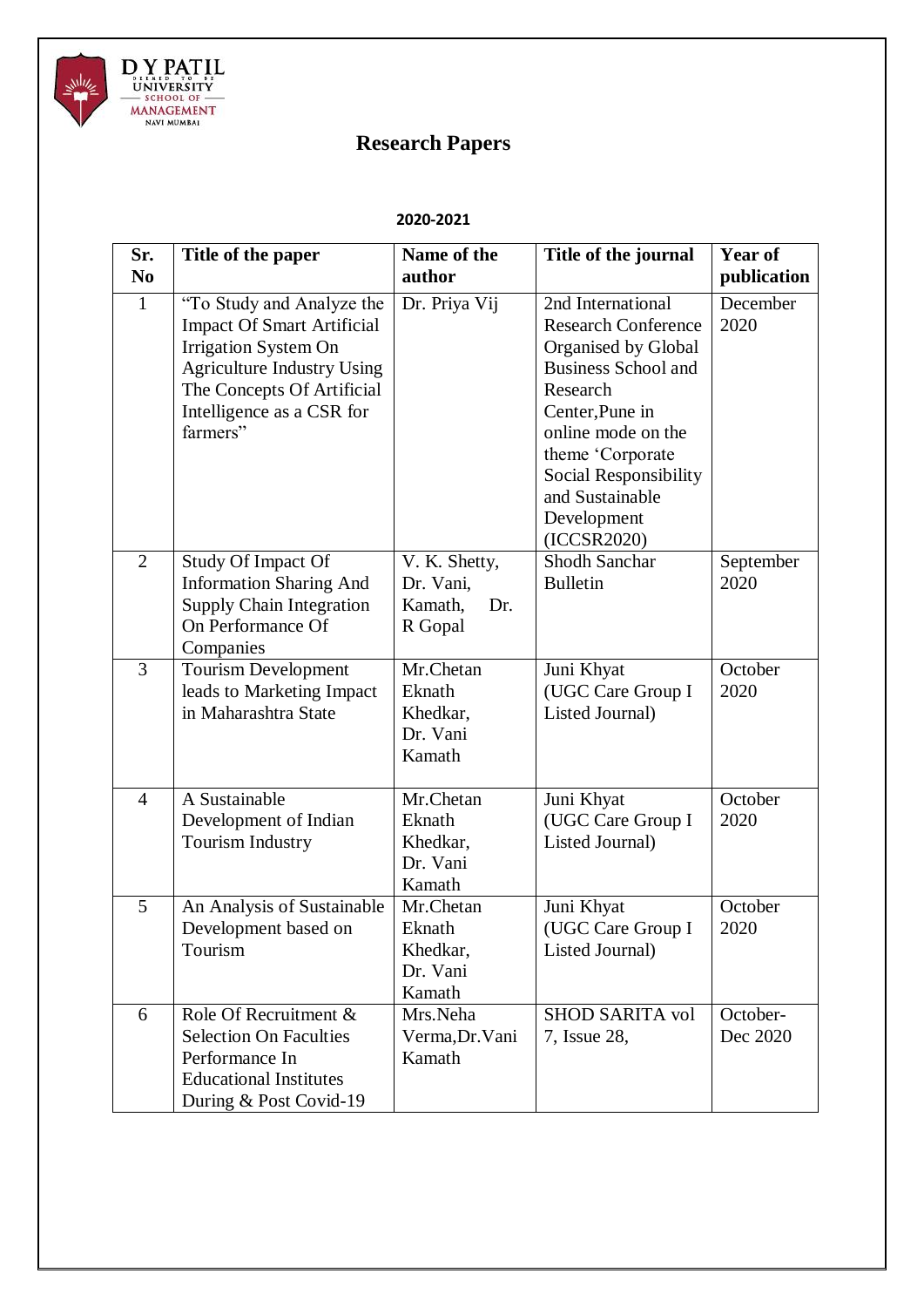

| $\overline{7}$ | <b>Exports of Gems And</b><br>Jewellery during the<br>period 2010-2020 andto<br>focus on its growth by<br>2025 with special<br>emphasis on diamond | Mr.Hemant<br>Kumar<br>Tantia, Dr. Vani<br>Kamath | Psychology and<br>Education<br>$(2020)57(9):6483-$<br>6488                                                        | 18-Nov-<br>2020      |
|----------------|----------------------------------------------------------------------------------------------------------------------------------------------------|--------------------------------------------------|-------------------------------------------------------------------------------------------------------------------|----------------------|
| 8              | Role of Government to<br>boost exports of Gems &<br>Jewellery from India                                                                           | Mr.Hemant<br>Kumar<br>Tantia, Dr. Vani<br>Kamath | Psychology and<br>Education<br>$(2020)57(9):6483-$<br>6488                                                        | 18-Nov-<br>2020      |
| 9              | Study On Student's<br>Perception & Performance<br>Of e-Learning In B-<br><b>Schools During Pandemic</b><br>In Mumbai & Navi<br>Mumbai              | Swati Patil and<br>Dr. Rashmi Nair               | <b>SHOD SARITA vol</b><br>7, Issue 28,                                                                            | October-<br>Dec 2020 |
| 10             | Students' Perception On E-<br>Learning With Respect To<br>Service Quality In B-<br><b>School During Pandemic</b>                                   | Swati Patil and<br>Dr. Rashmi Nair               | <b>SHOD SARITA vol</b><br>7, Issue 28,                                                                            | October-<br>Dec 2020 |
| 11             | To study Innovative<br>Energy Technology at the<br><b>Institution and Their</b><br><b>Efficient and Effective</b><br>Application                   | Dr. Priya Vij<br>,Dr.Adveta<br>Gharat            | International journal<br>of computer science<br>and information<br>security (IJCSIS)<br>vol.18.No.3 March<br>2020 | 2020                 |
| 12             | Fintech Discruption -<br><b>Present and Future</b>                                                                                                 | Dr.Roopali Patil                                 | <b>Fintech Discruption</b><br>- Present and Future                                                                | 2020                 |
| 13             | A Study Of Tourism<br>Marketing Of Heritage<br>Sites W.R.T. Selected<br>Districts Of Maharashtra                                                   | Mr.Chetan<br>khedkar, Dr. Vani<br>Kamath         | Vidhyabharati<br>International<br><b>Research Journal</b><br>$10(2)$ 30-36                                        | 15th March<br>2021   |